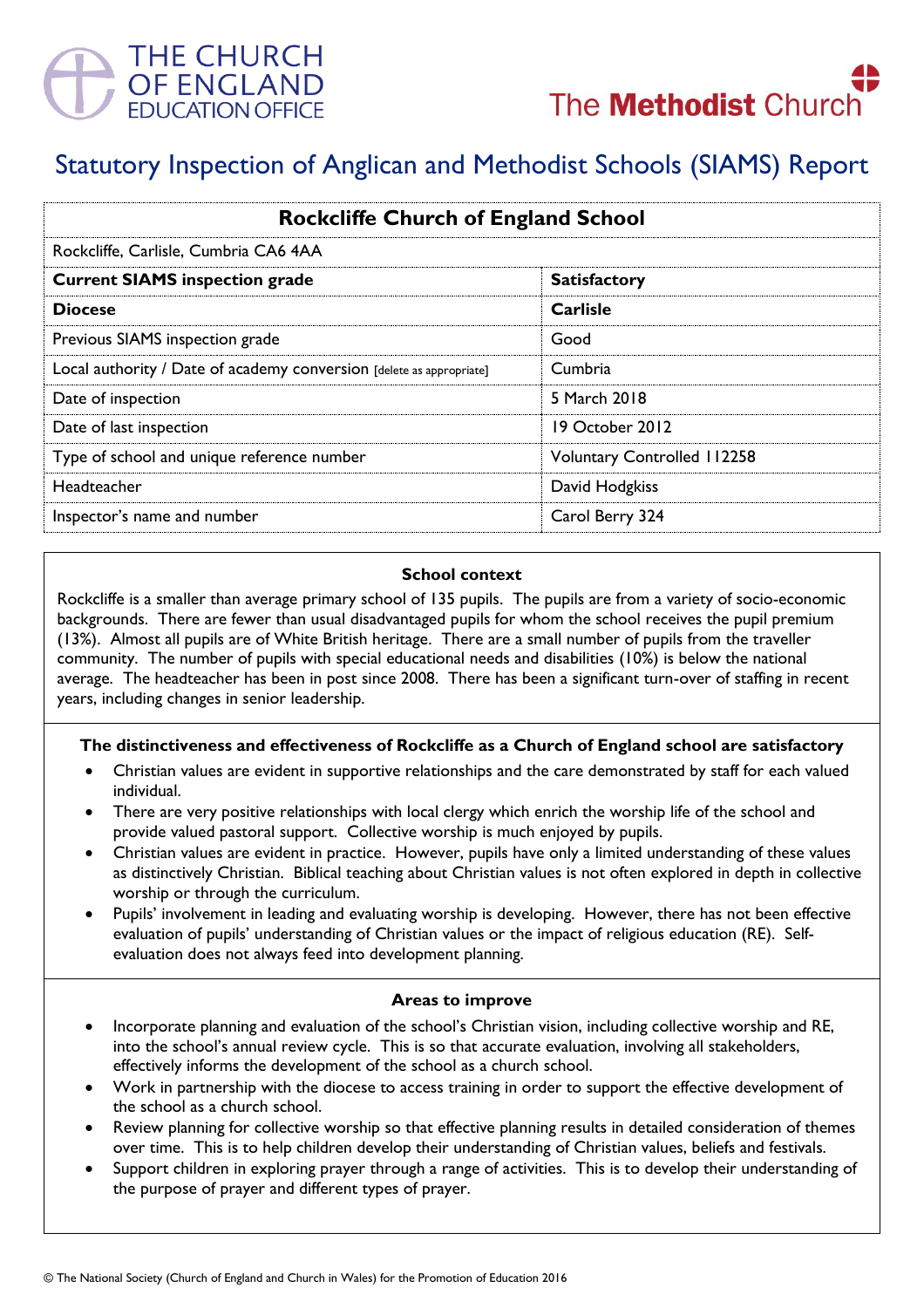# **The school, through its distinctive Christian character, is satisfactory at meeting the needs of all learners**

The school is a happy and secure place to learn. This is because staff are committed to caring for each valued individual. The headteacher and staff model caring relationships, founded on kindness and generosity. Older children enjoy caring for younger ones. A Key Stage 2 girl said, 'Everyone is kind and looks after us if we are upset.' Relationships between children and adults are very good. Governors, clergy and staff relate the school's caring ethos to its Christian vision. They aim to help pupils believe in themselves and give them confidence in a loving Christian family environment.

Teachers go out of their way to meet the needs of all pupils. Key Stage 1 pupils achieve well, although progress at Key Stage 2 varies. Parents of children with special educational needs comment on the exceptional care provided by the school. Parents of children who have recently moved to the school are delighted with the way they have flourished here. Children respect those who are different to themselves. A pupil who is a member of the traveller community spoke warmly about how she had been welcomed back when she returned to school after a time away. However, although values are modelled by staff and evident in relationships, children do not understood these values as explicitly Christian. Children have not developed the language needed to discuss Christian values. They have a very limited ability to make links between values, such as forgiveness, and Biblical teaching. They do not readily link their support for charities to either Christian values or the teaching of Jesus. Pupils in Key Stage 1 are able to talk about kindness, because this value has been a focus for their class this half term. However, this initiative to promote understanding of Christian values has not been implemented in other classes. There is little planning for teaching about Christian values through the curriculum. Opportunities for spiritual development are sometimes grasped as they arise during lessons, but spiritual, moral, social and cultural development (SMSC) is rarely secured by inclusion in planning.

Children enjoy RE and it contributes well to their understanding of Christian beliefs and festivals. Displays around the school show the way in which Christian festivals and stories have been used to challenge children's thinking. In a Key Stage 1 lesson pupils found out about the meaning of Easter through written tasks, discussion and craft work. Pupils in Key Stage 2 explored different Easter symbols as they tasted hot cross buns and simnel cake. However, children's understanding of other faiths is poor and lacks coherence. Learning about other faiths mainly comprises teaching about a few festivals, without these being placed securely in the context of learning about a particular religion. Consequently, pupils' understanding of these festivals is confused. Children have few opportunities to develop their understanding by discussing different beliefs with people of other faiths or through visits to other places of worship.

# **The impact of collective worship on the school community is satisfactory**

Children enjoy collective worship. They are enthusiastic about the visits of the local vicar and Methodist deacon. They say the humour from worship leaders makes worship fun and they love singing the 'cool' songs which are often used in worship. Parents are very appreciative of the special services they attend, for example at Harvest, Christmas or Easter. These have become so popular that they can no longer be held in the church and now take place in the local community centre, with clergy continuing to provide valued support.

Planning for worship is detailed and covers a wide range of Christian beliefs and themes. Clergy have been consulted about the development of the worship plan. However, the plan moves very quickly through a complex range of beliefs and stories. Consequently, children often do not remember what has been covered in worship and do not explore ideas in depth. As a result, although children are very positive about worship, it is not providing effective support for their understanding of Christian values and beliefs. They have only a limited understanding of God as Father, Son and Holy Spirit. Evaluation with children shows that following an act of worship they are thinking about issues raised and asking questions. However, because these ideas are not revisited, they are not making a lasting impact on pupils. The need to keep up to date with the worship plan sometimes means that leaders do not feel they have the freedom to respond to current events in worship. Children have some understanding of prayer and some pupils have written their own prayers. However, children's prayers are not regularly used in worship. They do not have a deep understanding of why Christians pray and have little understanding of different types of prayer.

The school has been developing the involvement of children in the leadership of worship and there is an expectation that most Key Stage 2 children will be involved in leading worship during any one year. Children say they enjoy worship led by other children. The worship leader has worked hard to evaluate individual acts of worship by recording discussions with children shortly after the worship has taken place. Detailed records of this evaluation